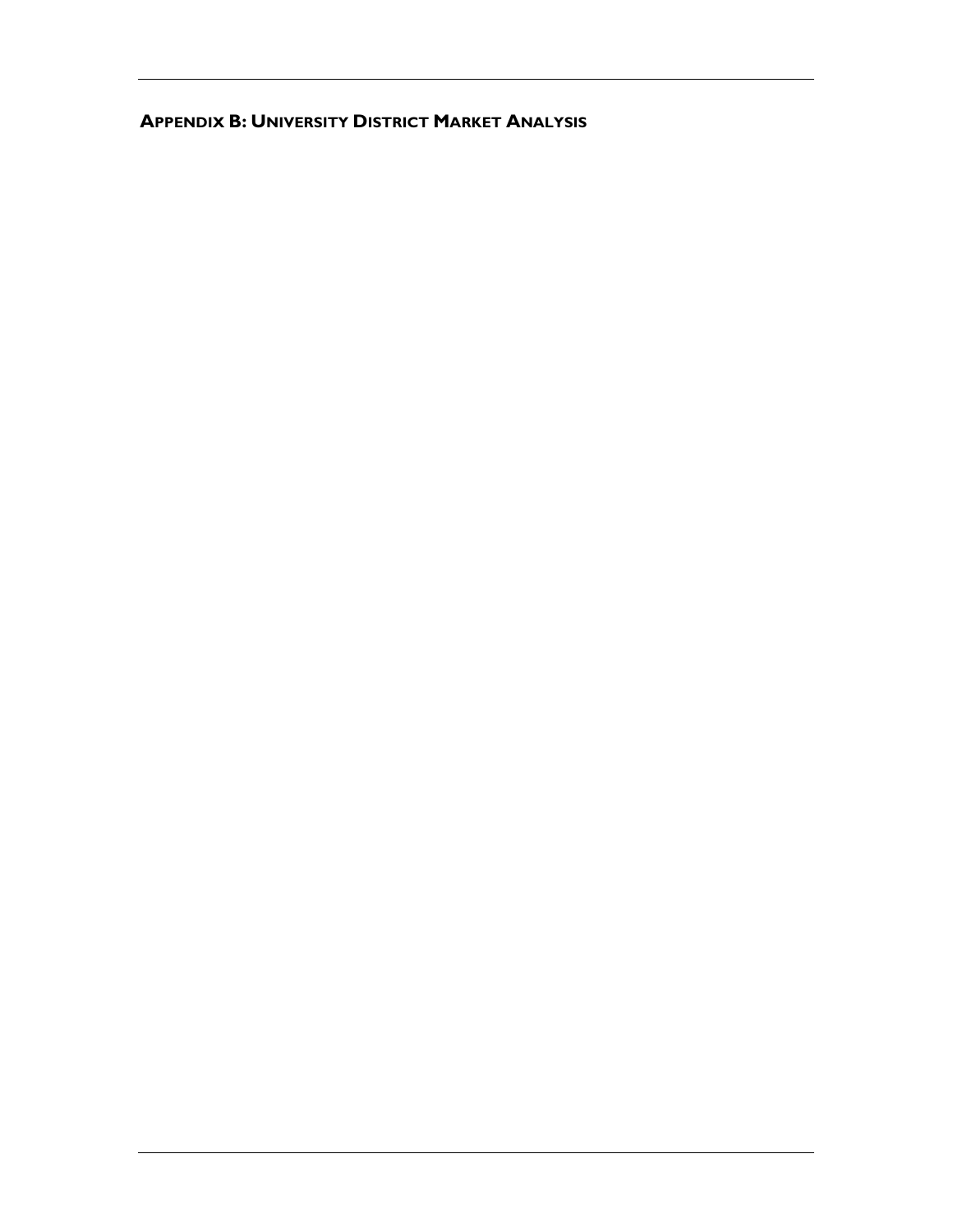# **University District, Market Analysis**  Spokane, Washington

June 18, 2007

*Prepared for:*  The City of Spokane Economic Development Department

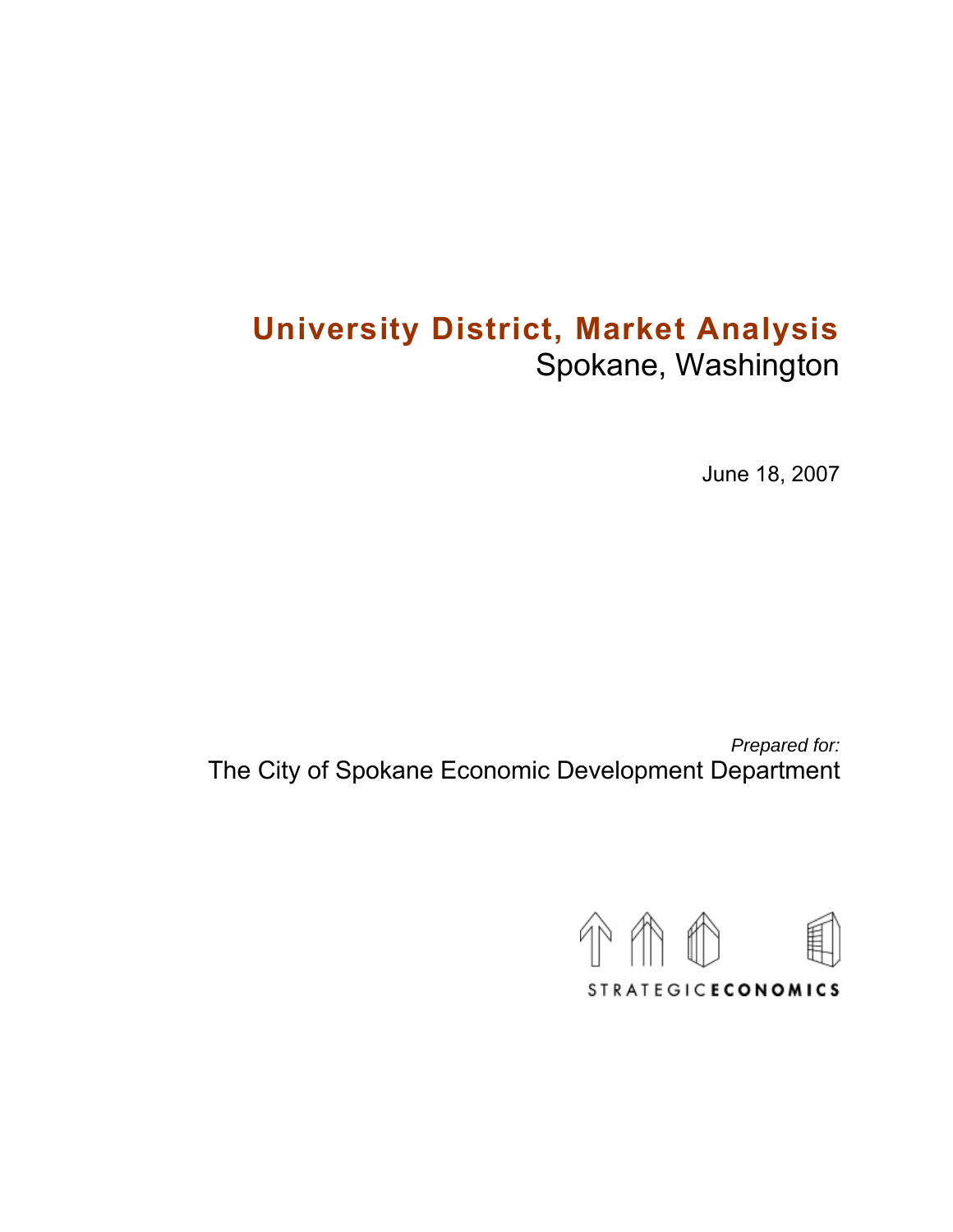# **INTRODUCTION**

A market and economic analysis was completed for the City of Spokane to estimate the demand for housing and employment uses in the University District The market and economic analysis will set the stage for developing a coherent vision and plan for the University District that will both take advantage of the market demand, and also allow greater economic development than would be possible without planning.

## **Setting the Context**

The City of Spokane is located in Eastern Washington, approximately 20 miles from the Idaho Border. As the largest city in the region, Spokane is the largest employment center and is the area where many living in the region do their shopping. Over the past decade as vacant land available for office space began to dwindle in Spokane, cities outside of Spokane such as Spokane Valley and Liberty Lakes developed into job centers for service and technology jobs (Figure 1).

## *Figure 1: Spokane County*



*Source: Google Earth, 2007.* 

The University District, located just to the east of the downtown, houses three universities, Gonzaga University, Eastern Washington University and Washington State University (Figures 2 and 3). The district is divided into north and south by the Spokane River. The northern part of the district, where Gonzaga is located, is a distinctly separate housing and office market than the area to the south of the river.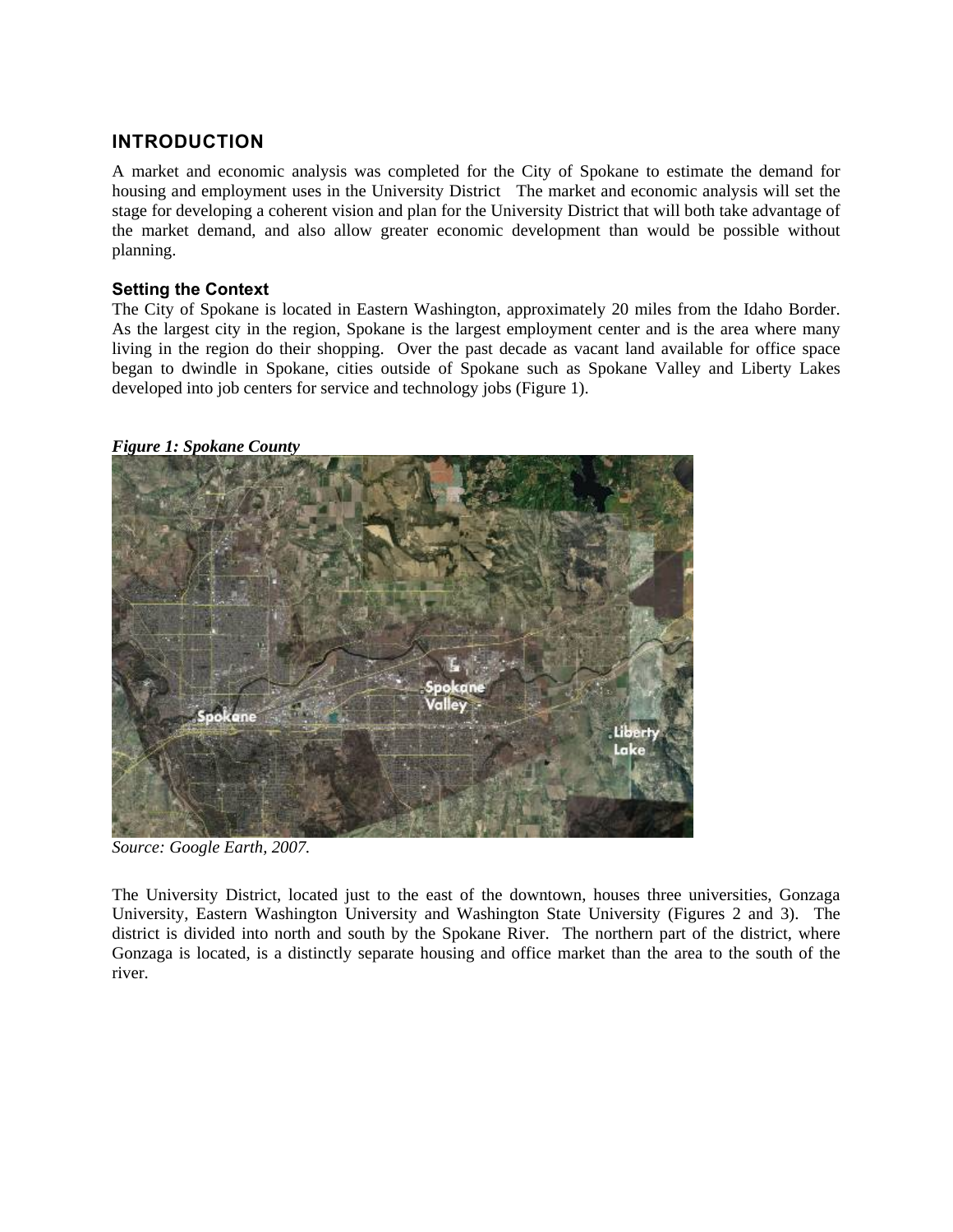*Figure 2: University District Boundaries*



*Source: Google Earth, 2006* 

*Figure 3: Central Spokane*



*Source: Google Earth, 2006*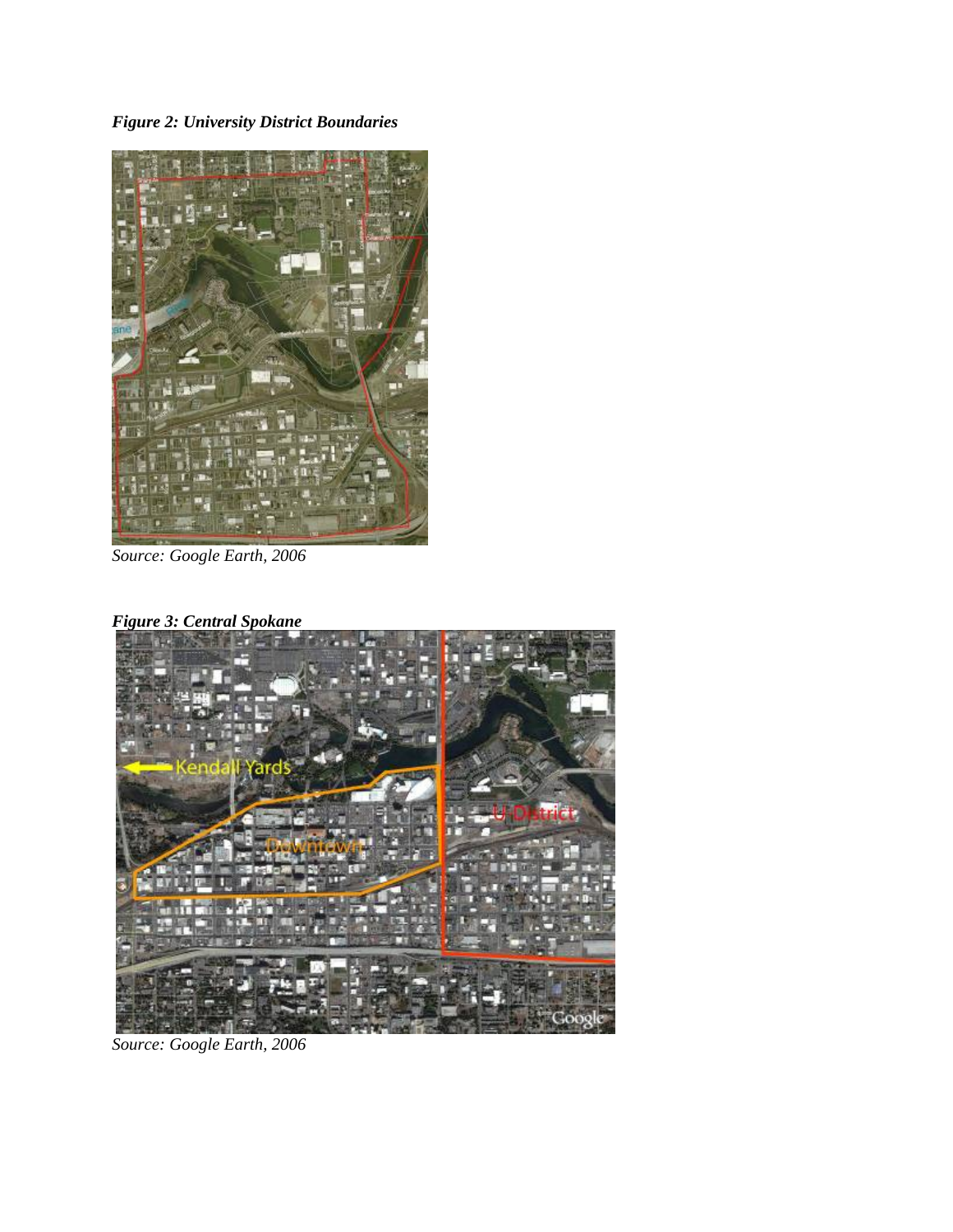The southern part of the University District is further divided into four sub-areas (Figure 4). Washington State University is designated by state law as the institution with full power, authority, and responsibility to manage and operate the Riverpoint campus (located in Areas 1 and 2), which houses academic programs delivered by Washington State University and Eastern Washington University. Area 1, the northern most area between Spokane Falls Boulevard and the Spokane River, is mostly comprised of academic buildings. Area 2, the area between Spokane Falls Boulevard and the railroad tracks, is mainly owned by Washington State University, with some private ownership, particularly west of Pine Street. This area has many vacant properties, a valuable cache of historic buildings and a few university-related buildings such as the Sirti Technology Center and Washington State University Bookstore. Area 2 has the best immediate potential to capture residential and commercial development. Area 3, between the railroad tracks and Sprague Avenue contains mostly one to two-story commercial and light industrial uses built in the last 50 years. This area has potential in the medium term, approximately five to seven years, to capture residential and commercial development. The best opportunities for Area 4, south of Sprague Avenue and north of Interstate Highway 90, lie in capturing commercial development in the long-term. Short-term potential for this area is largely dependent on the extent to which hospitals south of I-90 will look to this area for expansion needs.

#### *Figure 4: University District sub-areas*



*Source: Google Earth*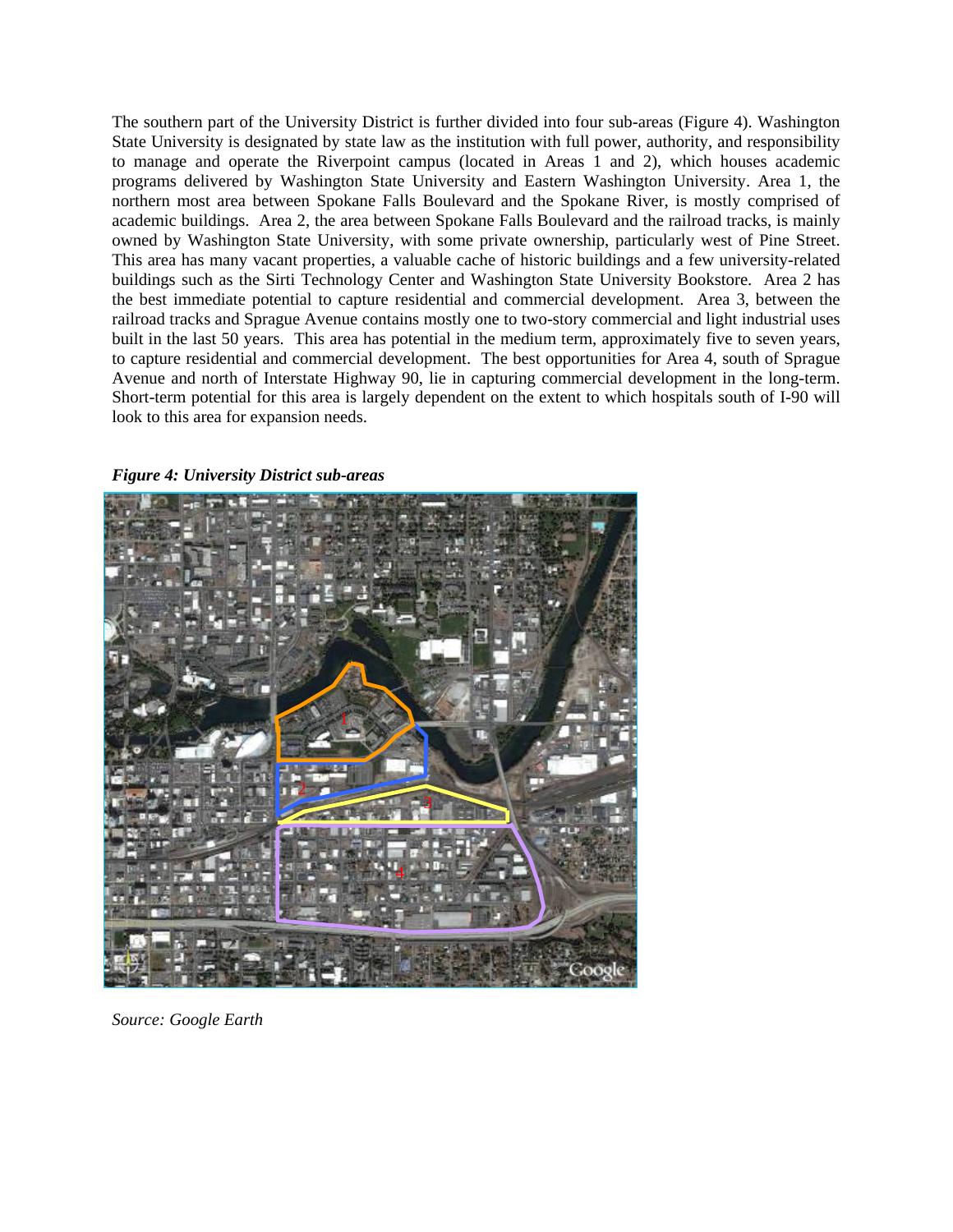# **ECONOMIC DRIVERS OF DEMAND**

In 2005, the Spokane MSA comprised 259,515 jobs, up 13 percent (30,651 jobs) from 1995. This modest but steady growth is indicative of the Spokane economy over the last twenty-five years. During this time, the economy experienced significant changes as a result of decreases in the production sector, which includes manufacturing. For example, from 1999 to 2004, the production sector had a loss of –22 percent (4,378 jobs). In response, the economy demonstrated a marked shift to a knowledge- and service-based economy. In the period from 1999 to 2004, the services sector enjoyed an increase of 13 percent (7,255 jobs) and the knowledge sector demonstrated an increase of 13 percent (735 jobs). Indicative of the advancement of knowledge-based sectors are the increasing share of the professional, scientific, and technical services devoted to knowledge-based industries<sup>1</sup>. In 1999, these industries comprised 18 percent of all professional, scientific and technical services (NAICS code 54) and in 2004 they made up 22 percent, or an increase in 478 jobs. While this growth suggests only a slight shift in the economy, other indicators suggest that it is a meaningful one. For example, despite an overall decrease in traditional manufacturing, the area is experiencing an increase in small, high-tech manufacturing operations. When these facts are coupled with the demonstrated strong growth in the health care sector, they are reflective of a significant economic trend.



*Figure 5: Spokane Cluster Trends, 1999 - 2004*

*Source: Strategic Economics, 2006; County Business Patterns, 1999, 2004* 

<span id="page-5-0"></span>1 Comprised of NAICS codes: 5419 - Other professional, scientific, technical services; 5416 - Management, scientific and technical consulting; 5417- Scientific Research and Development.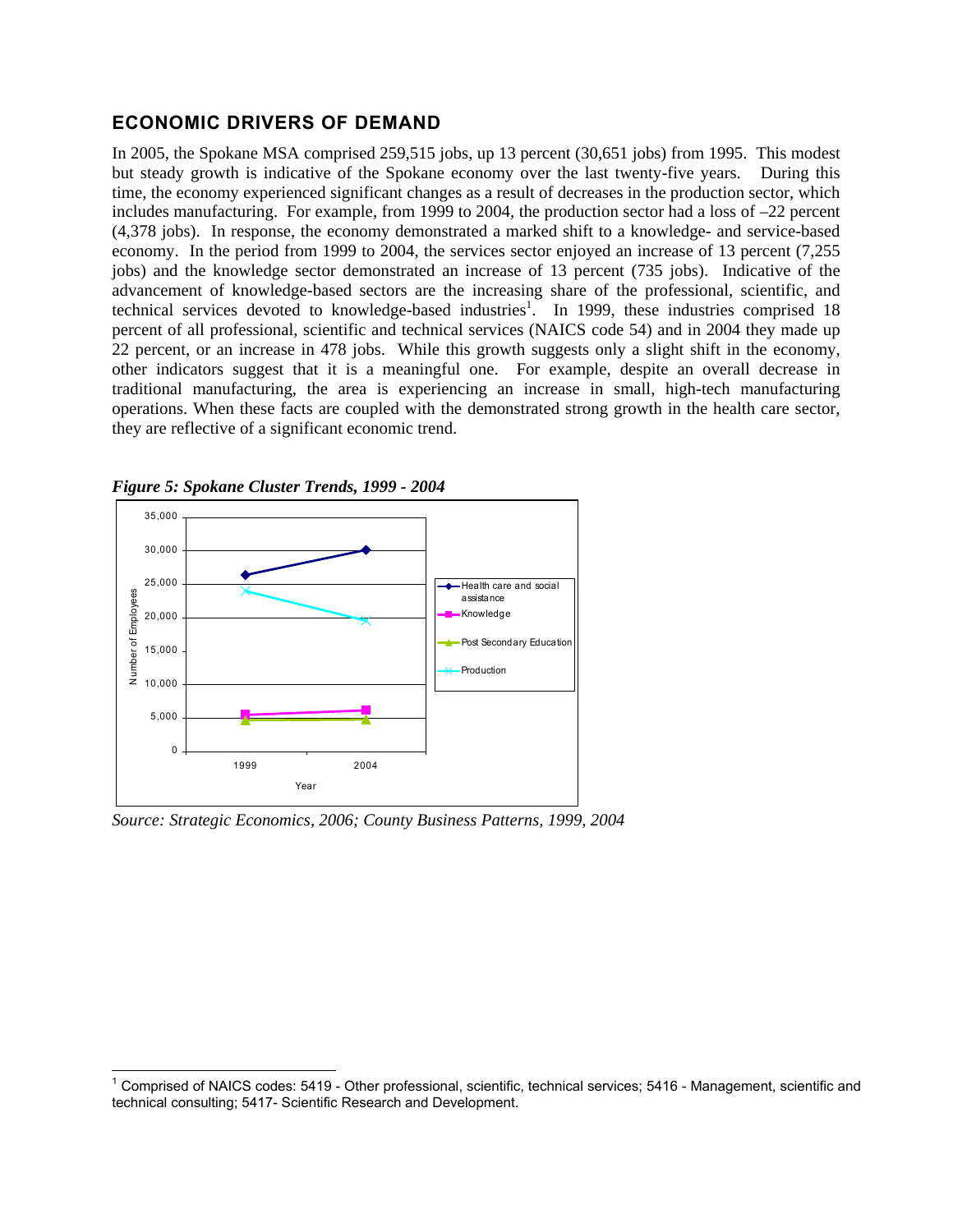*Figure 6: Employment Trajectory 1999 to 2004* 



*Source: Strategic Economics, 2006; County Business Patterns, 1999, 2004*

Despite this change in the economy's makeup, Spokane maintained its role in the region as a center for regional trade and state and local government jobs. Combined, these two sectors comprised 32 percent of Spokane's economy in 2005 (retail trade comprised 17 percent and state and local government comprised 15 percent). Equally significant in the Spokane economy are the educational services, health care, and professional services sectors.





*Source, Strategic Economics, Woods & Poole*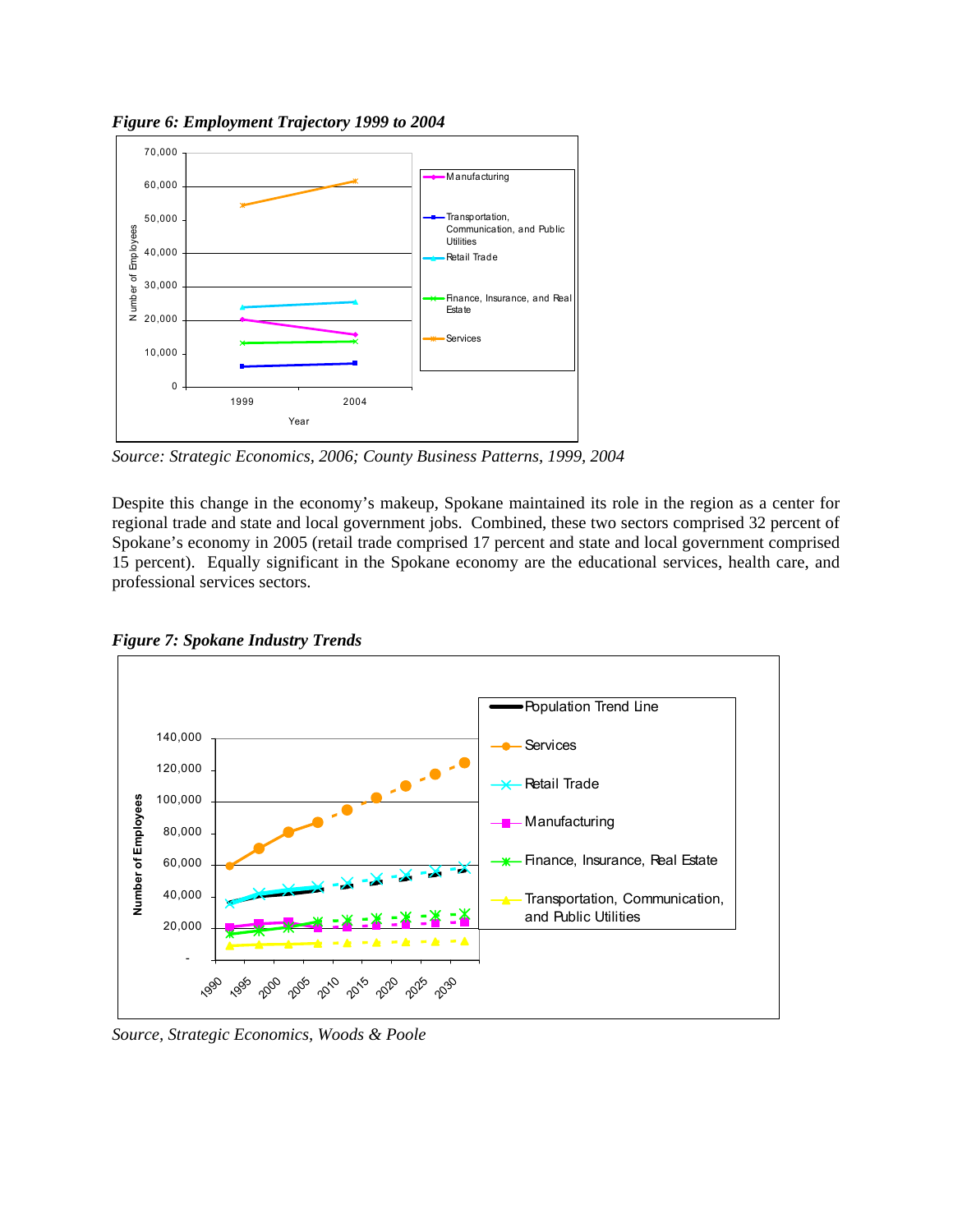While growth in educational services and professional services tracks fairly closely with the overall population growth of the region, growth in the health care and social assistance sector exceeds population growth and reflects Spokane's competitive advantage in these sectors. From 1999 to 2004, the health care sector experienced 39 percent growth  $(3,751 \text{ jobs})$ . This accelerated growth is largely a result of the major institutions that call Spokane home (within this sector, Medical and Surgical Hospitals are, not surprisingly, historically the largest employers in Spokane). The influential presence of Deaconess and Valley Hospitals, Sacred Heart Hospital, Holy Family Hospital, Washington State University, Gonazaga University, and Eastern Washington University serve to catalyze biomedical and biotech startups within the region. Evidence of growth in these sectors can be see in many physical developments in and around Spokane, such as, Sirti, Liberty Lake, Spokane Valley, Iron Bridge and the Inland Northwest Technology Park. Growth in the sector is also benefiting from Washington State's investment in educational sectors. For Spokane, legislative appropriations for the WWAMI (Washington, Wyoming, Alaska, Montana, Idaho) and RIDE (Regional Initiatives in Dental Education) programs (pending legislative approval in the 2007 session) will result in expanded medical and dental programs. WSU is also launching a doctoral degree in nursing and expanding its nursing enrollments.

## **Role of a University in the Local Economy and Economic Development**

The importance of local universities to the Spokane economy is evident in the large number of jobs in education but it is important to also consider the economic role that universities play in local economies, beyond just their role as major employers, and distinct from large corporations. Universities tend to be more stable in a local economy than companies governed by stockholders interested primarily in revenue. For this reason, they do not merge or relocate with the same frequency as other companies. Additionally, because a university attracts students from a large area outside its home territory, it generates significant dollars from outside the region but typically spends the money locally within the region.

In Spokane, the universities serve this economic function and have also coalesced into a distinct neighborhood, the University District. Within this district lies the bedrock of a vibrant, dynamic area attractive to businesses working in tandem with the universities and hospitals. As part of our research, Strategic Economics conducted several telephone interviews with the companies and organizations that comprise this element of Spokane's new economy. These companies spoke about the synergies that exist between the hospitals and the business community. The presence of Sirti, a tech incubator and business support organization geared toward the development and growth of technology companies in Spokane, contributes to the collaborative and innovative spirit of the University District. As one economic development professional characterized it the University District, "is where higher ed and technology come together." Companies that we talked to expressed a predisposition toward locating in the University District. Some companies like the area because of the, "interaction between Riverpoint campus and the hospitals." Locating in the "hub of the action" is useful for companies for many other business reasons. Company representatives view the University District as a means of showing off Spokane. One said, "I like being in the hubbub and when you bring my companies (i.e. big pharma) it's kind of all there is to show off in the neighborhood, which I think shows off well…but if I were taking them to the Spokane Industrial Park, they don't really get a flavor…The University District shows very nicely…I put them up at downtown hotels and they can walk." Not only does the University District make a good impression for investors but locating there is also useful for collaboration with other researchers and colleagues. One entrepreneur said of Sirti, "People like the community feeling…people like to hang out and that's when you start dialoguing about ideas and that sort of thing." Finally, interviewees said that the location of Sirti in the University District aids in recruiting interns and new graduates from the universities. One person reported that proximity to universities is an especially critical issue for startups, who depend heavily on entry-level employees, because they can more easily recruit interns and new employees.

Despite voicing a clear desire to locate their business in the University District, several companies expressed frustration that the University District plan was happening slower than market forces and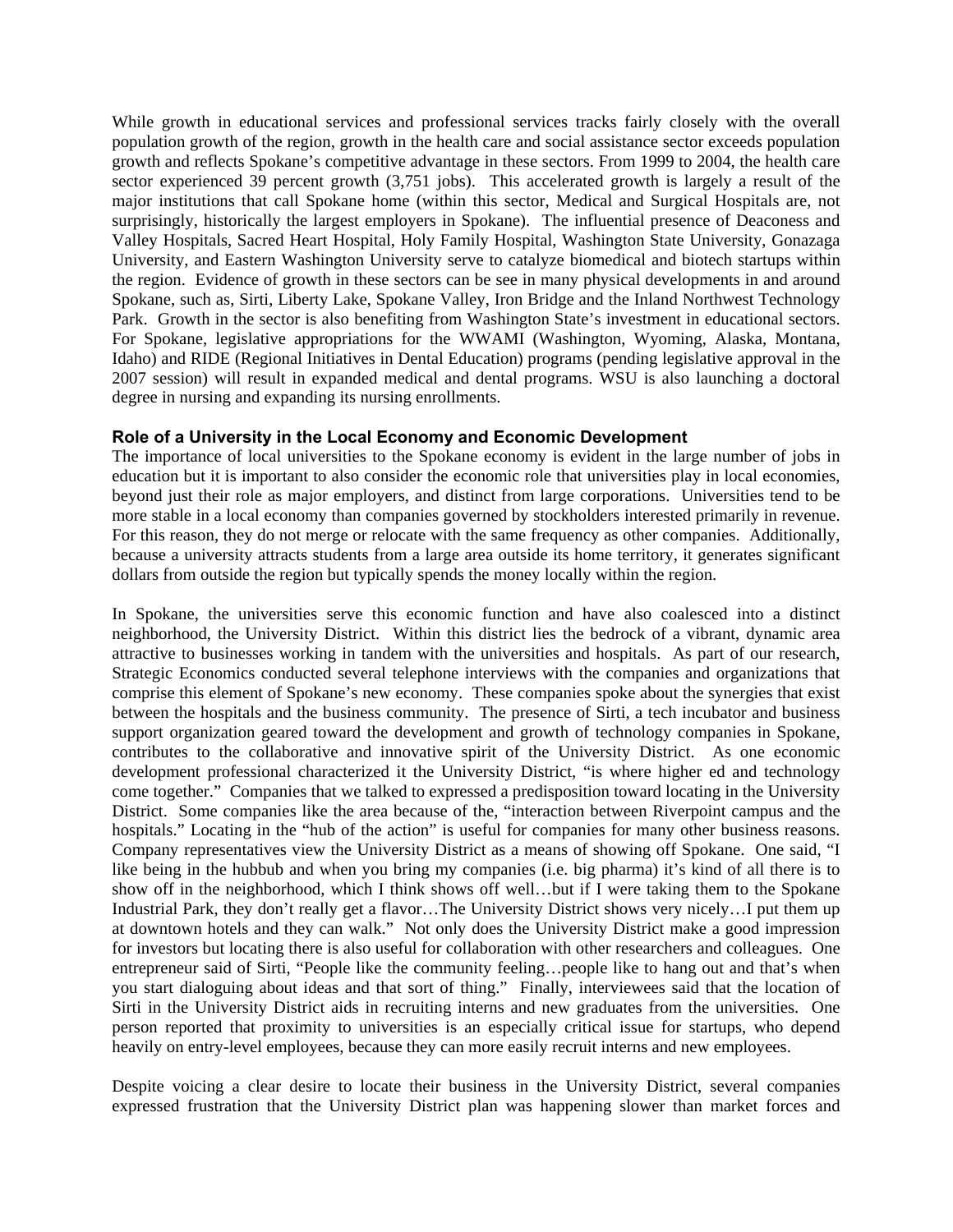therefore was impacting their business decisions. One reported that, "The whole U district thing is not moving fast enough. These companies, like startups that are growing fast, need to have things happen quickly." And another said, "I was interested in being located in the U district for the technology side, we could have probably had some joint labs [with the hospital and universities]…We wanted to be one of the big parties down there to attract attention and we wanted it for our employees because we do think that in the long run that it's going to be kind of a neat place to be."

The competing building requirements of the universities and growing businesses also emerged as an area where the needs and strategic objectives of the businesses and the universities differ. One interviewee reported that, "…when you build at the university, they build it to last 100 years. There is a difference in terms of university construction…when you're looking at costs, you've gotta look at cost of construction in what the university thinks they own. So they want to assert that they have the right to take it back and by the way, we built it to your specs so that you can put students in there 40 years from now even though it's going to be in need of a functional update in 40 years but it still has marble columns and ceilings that are 40 feet high. Most businesses don't do it that way because it is a business not an institution."

All respondents expressed dissatisfaction that despite their desire to locate in the University District, there is a lack of adequate space in the Sirti buildings or in university or privately owned buildings in the University District for successful companies who need additional space. The space and facility needs of the biotech and biomedical businesses is very specific and according to the firms that we interviewed most of the properties that are in the University District are not currently configured to meet their facility needs. These firms mentioned that they would like support from the city or WSU Spokane to help them find space in the District that is configured, or can be configured to meet their needs.

An economic development professional told us that companies that outgrow Sirti are, "more than likely going to go to the traditional areas where companies aggregate, which would be Liberty Lake and the Spokane Valley Industrial Park or Inland Northwest Technology Park." A Sirti business owner agreed, saying, "I think that as companies graduate from Sirti, they will be forced to go to the Valley or up north." Another company's representative who is looking for space within Spokane said, "There's not a lot of inventory of buildings out there so I've had discussion about building a new building but I would prefer not to go that way."

## *Conclusions about implications for market: future demand = here now!*

Interviews of Spokane area business people and analysis of the economic data tell a common story that the biomedical and biotech sectors are genuine growth and opportunity sectors for Spokane. Along with this growth and development comes a need for research space. Depending on the type of company, this demand can take the form of wet labs, engineering prototype shops, bench space, dry labs, and other research facilities. When Strategic Economics talked with companies working in these areas, they unanimously expressed a desire to locate their business in the University District above all other areas. They saw value in locating in an area close to universities, hospitals, students and each other. However, despite this demonstrated demand, these companies have experienced difficulty actually identifying space that meets their needs in the University District. We spoke with companies were currently searching for space and could not find what they need in the University District. They expressed disappointment that that space hasn't been made more readily available through Sirti and/or in collaboration with the university. Strategic Economics' analysis of the potential for future demand for space in Sirti and the University District revealed that there is no need to wait for the future because demand exists today.

While this analysis finds that biomedical and biotech firms present a strategic niche for Spokane, it also concludes that this sector has not fully taken hold in the Spokane economy. The relatively small numbers of these businesses represented in the economic data supports this conclusion. It was further substantiated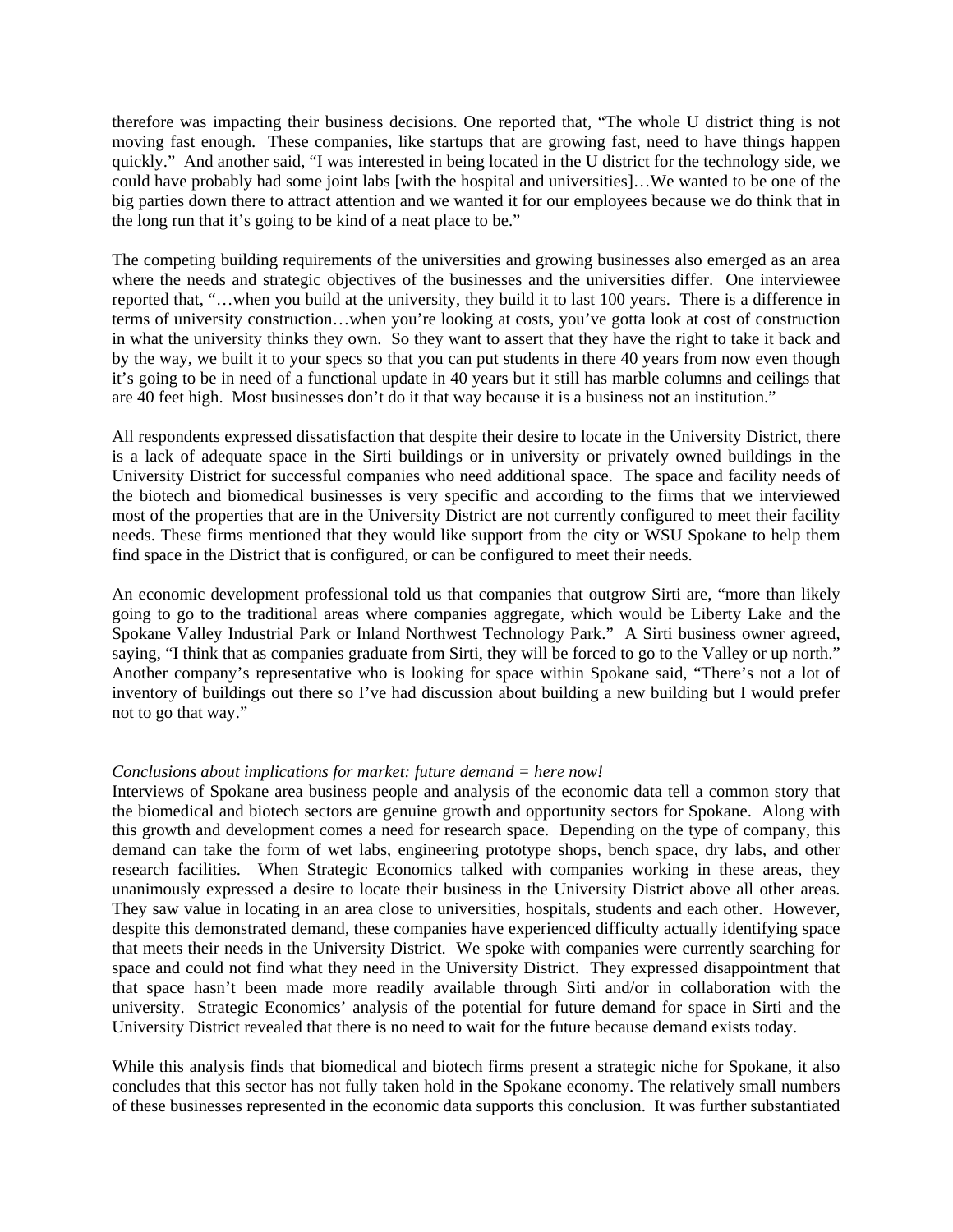by interviewees who reported that new tech businesses in Spokane are largely started by people already within Spokane or from Spokane and not by people from the outside relocating to Spokane because it offers them a competitive advantage. For that to happen, it is extremely important that decision-makers capitalize on what activity exists today by promoting agglomeration and concentration opportunities among existing companies. On a small- short-term-scale, Sirti fills this need. However, because demand today exceeds what is available at Sirti, it is important that efforts be made to meet the demand quickly. According to the firms that we interviewed, they will be more likely to move to tech parks on the periphery of the city, if they cannot find space in the University District. This could dilute the concentration of companies in any one place and work in opposition to efforts to further grow Spokane's biomedical and biotech sectors. Additionally, the provision of new private sector space should be balanced with the need to provide academic land and buildings that support the instructional and research mission of WSU Spokane and EWU. Continued growth of WSU and EWU is essential to the expansion of the biotech and biomedical sector. Finding land in the University District for both academic and nonacademic uses is critical to maximize the synergies between the universities, technology and medical sectors.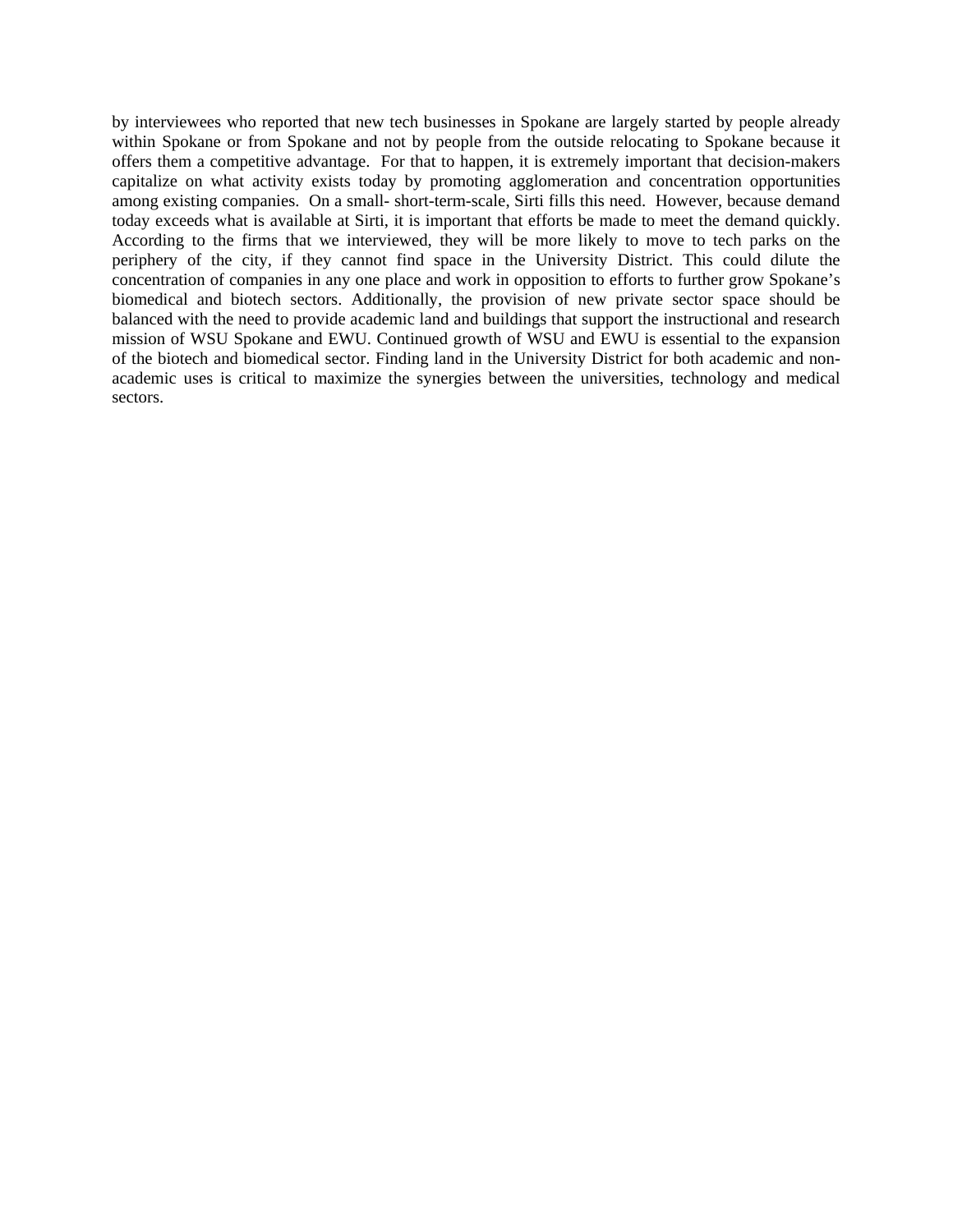# **DEMOGRAPHIC DRIVERS OF DEMAND**

This section profiles demographic characteristics of Spokane and Spokane County and outlines their implications for market demand in the City of Spokane and the University District. Prior to the mid-1950s, the population growth rate of Spokane County and the City of Spokane were about the same. Following a nationwide trend, increasing levels of suburbanization caused Spokane County's growth rate to be much greater than the City of Spokane's growth rate (Figure 8). This trend has continued to fuel growth in the County even as the population of the City of Spokane has leveled off or even declined in certain decades. After a dip in population from the late 1960s through the mid-1980s, the population of Spokane has risen as downtown revitalization and demographic changes have fueled an increased interest in city living. Trends over the past six years show a modest increase in Spokane's population and housing units compared to more robust growth in the County.



*Figure 8: Historical Population, 1900 - 2006* 

*Source: Washington State Office of Financial Management, 2002; Claritas, 2006* 



*Figure 9: Population, 1990 - 2006*

*Source: U.S. Census 1990, 2000; Claritas, 2006*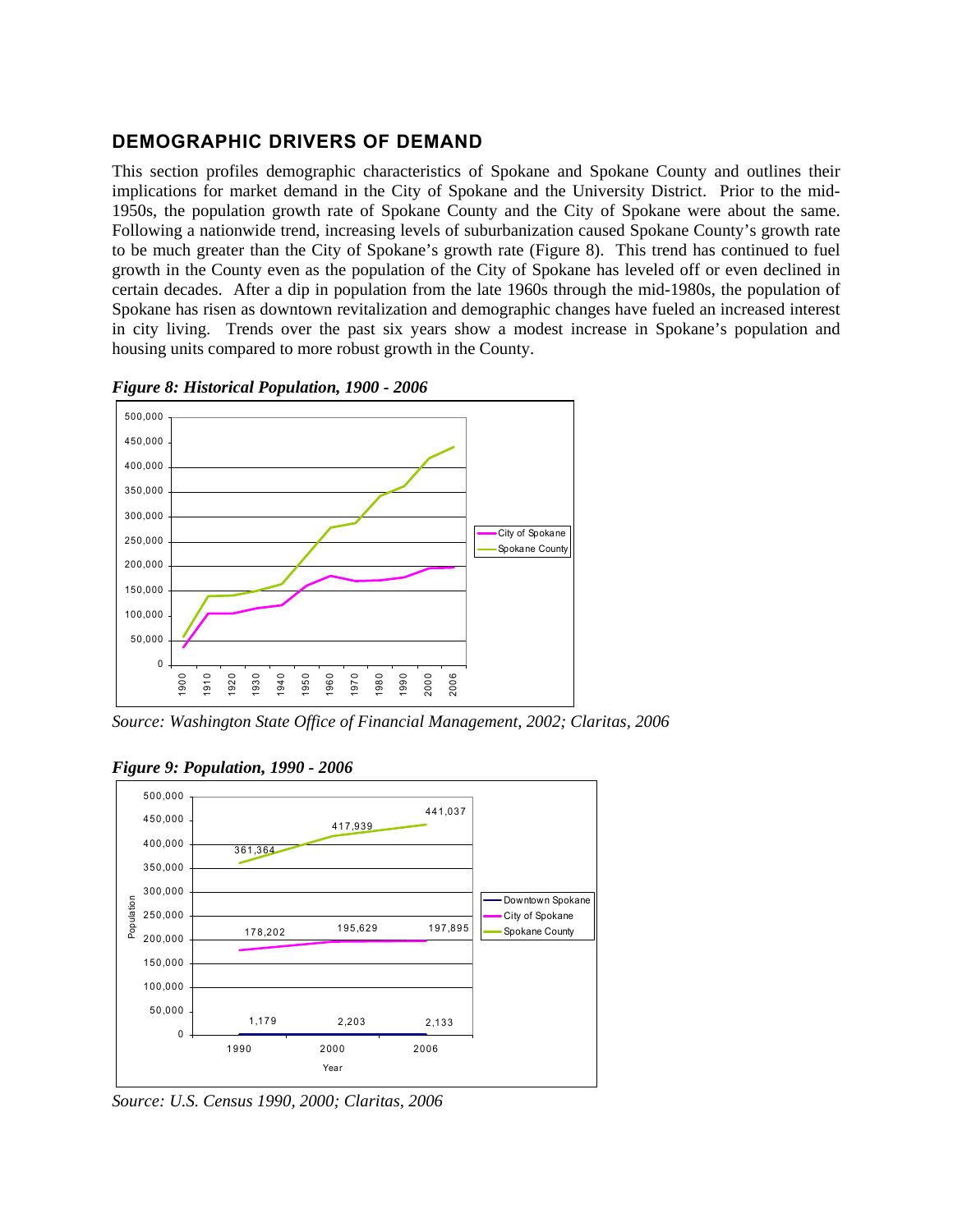



*Source: U.S. Census 1990, 2000; Claritas, 2006* 

Today 197,895 people live in the City of Spokane while 441,037 people live in Spokane County (Figure 9). The population of downtown Spokane is 2,133. The City has 88,763 housing units compared to 1,802 in the downtown (Figure 10).

Today 197,895 people live in the City of Spokane while 441,037 people live in Spokane County. The population of downtown Spokane is 2,133 (Figure 11). The median income of Spokane is \$37,721, lower than the county median income of \$43,789. On average, buying power in the City will be lower than in the County. The age distribution of Spokane is approximately the same as the County with a large percentage of children under the age of 18 (Figure 12). This demographic makes up almost 25 percent of the population. There are also a large portion of people in the age groups that tend to desire downtown living; young professionals between 25 and 35 and Baby Boomers aged 43 to 61. This segment of the population makes up over 40 percent of the population of Spokane.



*Figure 11: Current Demographics, 2006* 

Source: Claritas, 2006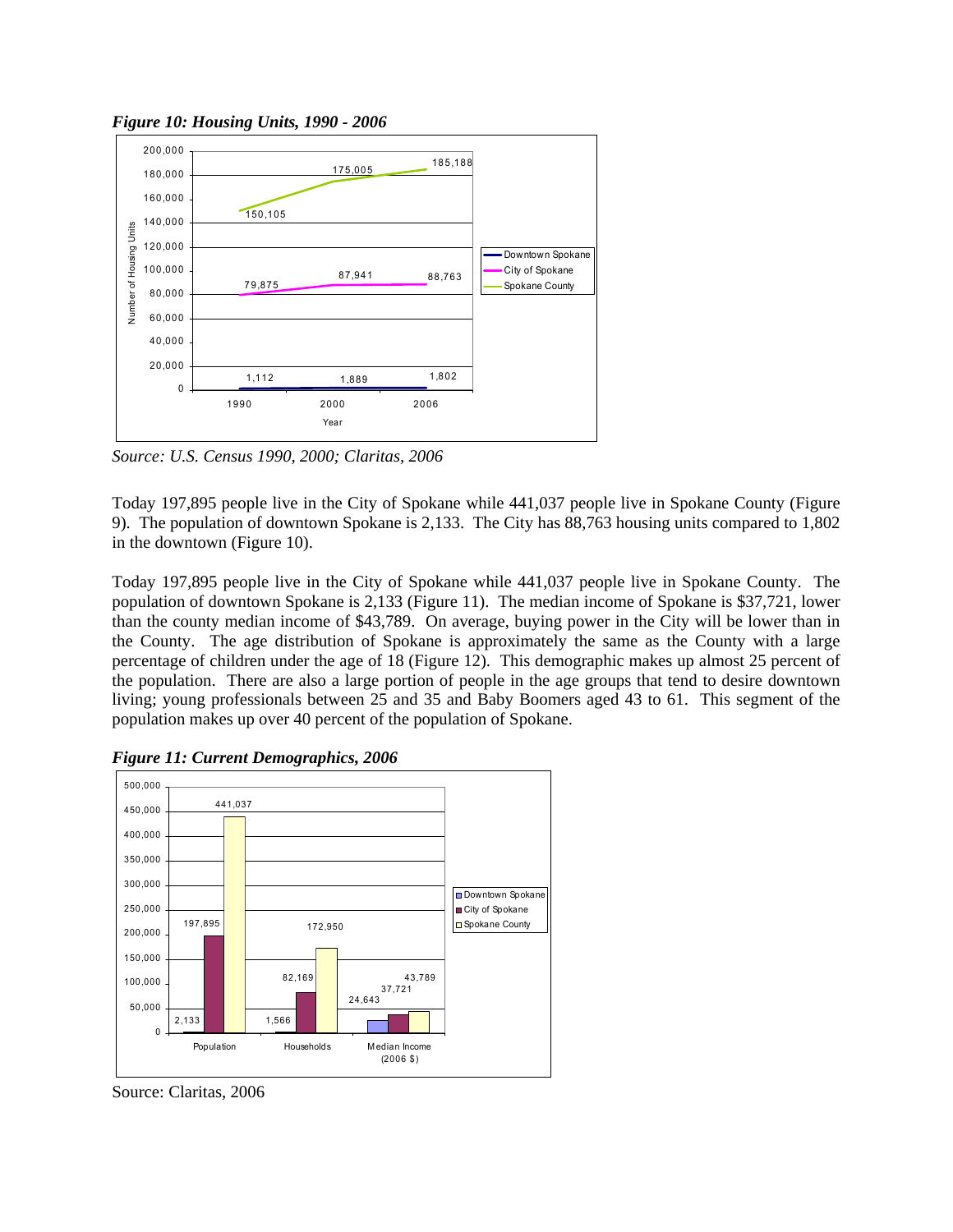*Figure 12: Age Distribution, 2006* 



*Source: Claritas, 2006* 

Income distribution and tenure are also similar between the City and the County with tenure being slightly higher in the County (Figures 13 and 14). Demographics for downtown Spokane show a concentration of low-income elderly who live in rental housing. Prior to the recent interest in downtown from other demographic groups, senior living facilities were clustered in downtown near hospital and social services. This distribution will become younger and wealthier given the types of buyers recently built projects are marketed to.



*Figure 13: Income Distribution, 2006*

*Source: Claritas, 2006*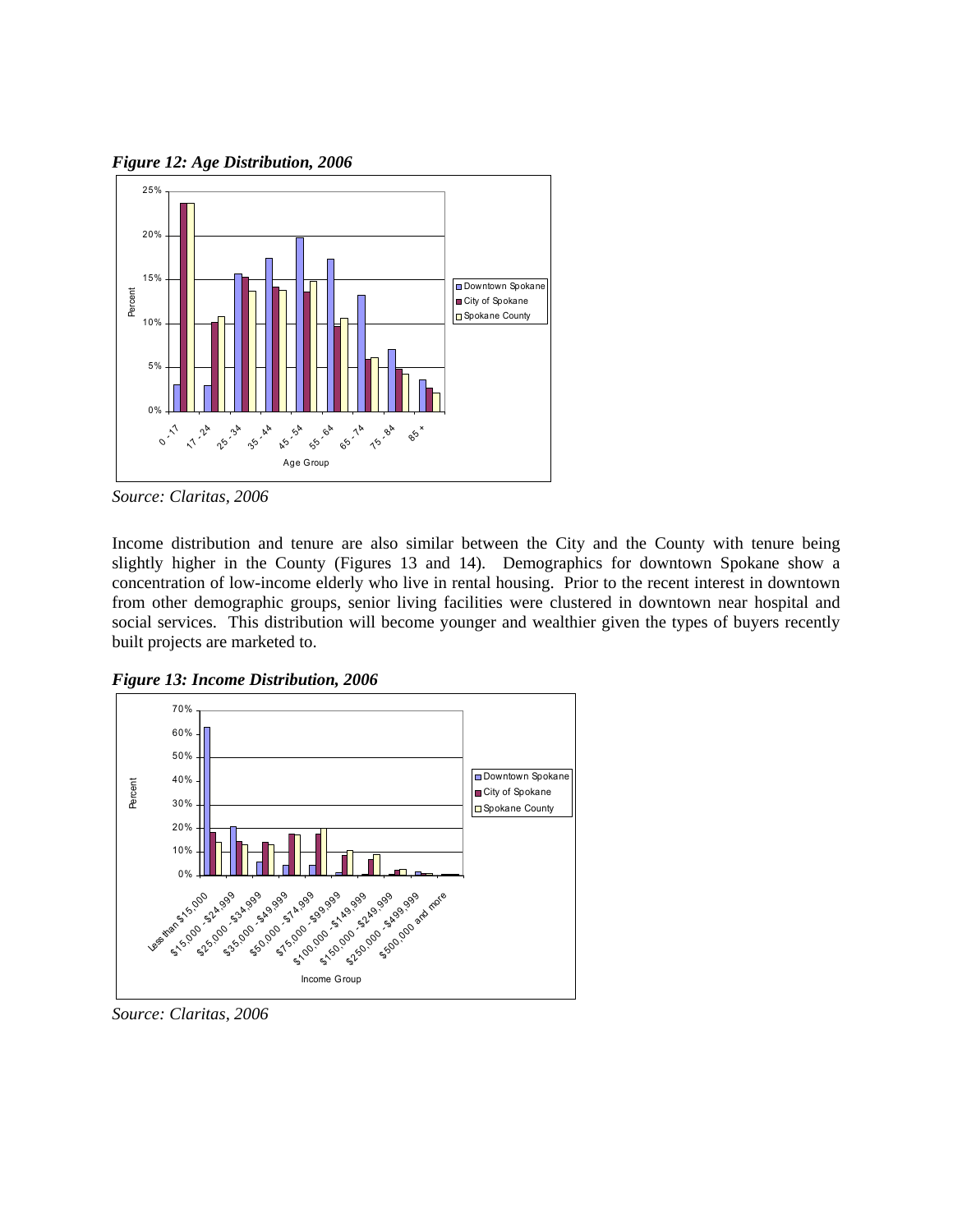*Figure 14: Housing Tenure, 2006* 



*Source: Claritas, 2006*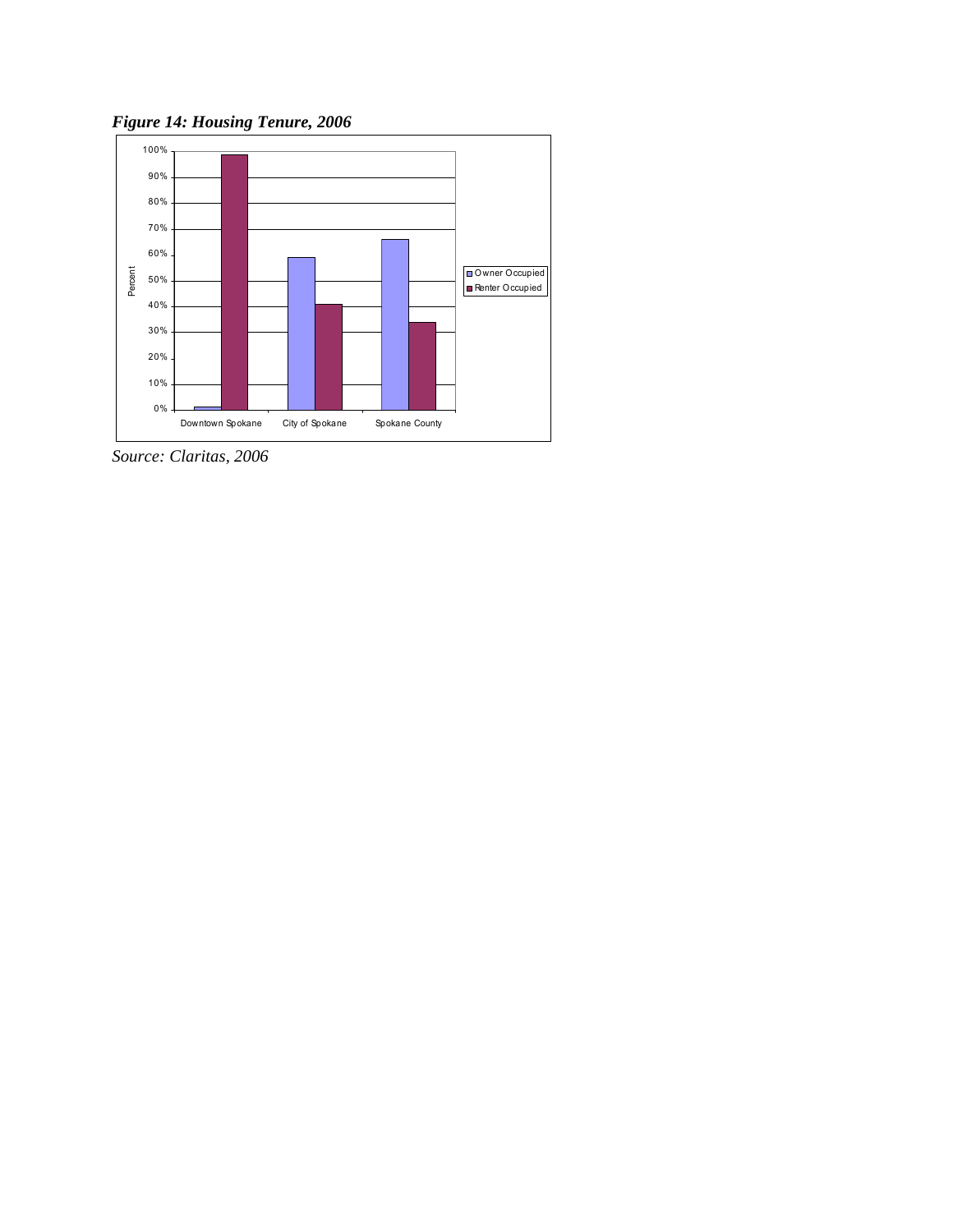# **MARKET ANALYSIS**

In the past five years, almost 600 housing units have been built in the downtown and the City has been permitting approximately 300 multifamily units per year for the last five years (Figure 15). Current market momentum is focused on the downtown and shows there is demand for denser product types. Figure 16 shows the location of major projects built in the downtown over the last five years. These projects have commanded high per square foot prices compared to other product types. The mid-range of the market for condominiums is between \$300,000 and \$500,000 but ranges from \$150,000 on the low end to \$500,000+ on the high end. There has been a healthy market for rehab which is transitioning into new buildings. Another much anticipated new project, Kendall Yards, will use the principals of Traditional Neighborhood Design (also called New Urbanism) and feature more dense housing types than are typically found outside of downtown Spokane. Market momentum is starting to shift beyond the CBD, including east towards the University District. The Western Soap Condos on Division and Sprague are an example of the shift.





*Source: City of Spokane, 2006*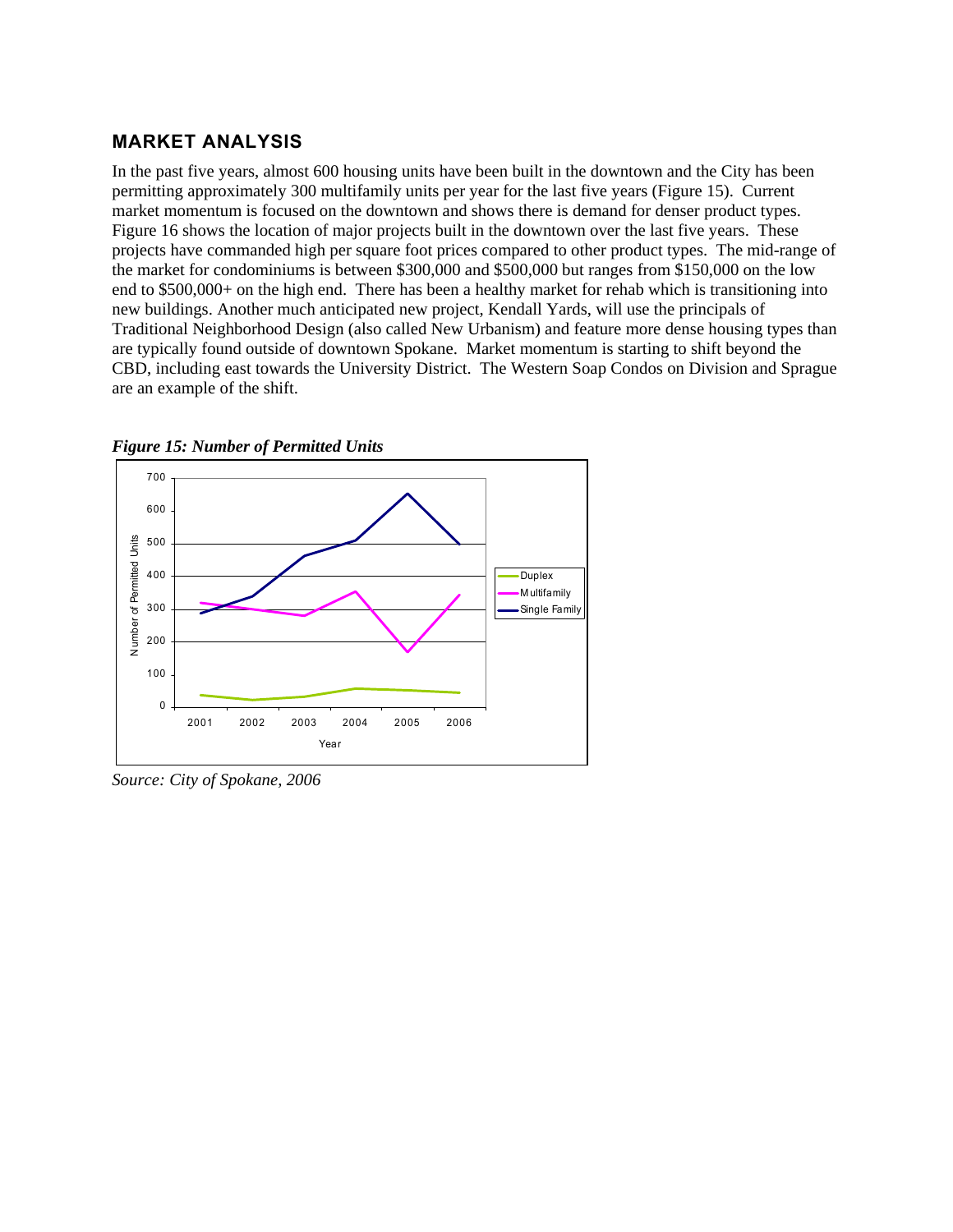

*Figure 16: Recent Downtown Condominium, Loft and Townhouse Projects* 

*Source: City of Spokane, 2006.* 

Historical downtown office metrics show a consistently strong market even though the market is currently in a downturn (Figure 17 and Table 1). Historic rents show a fairly constant and gradual increase and vacancy rates for Class A office space were historically below 10 percent (Figure 18). Qualitative research has shown the main issue for the University District is lack of the right kind of office space. The companies that want to locate in the University District often need access to lab space. Since none of this kind of space is being built in downtown Spokane or the University District, these businesses are forced to locate in nearby business parks.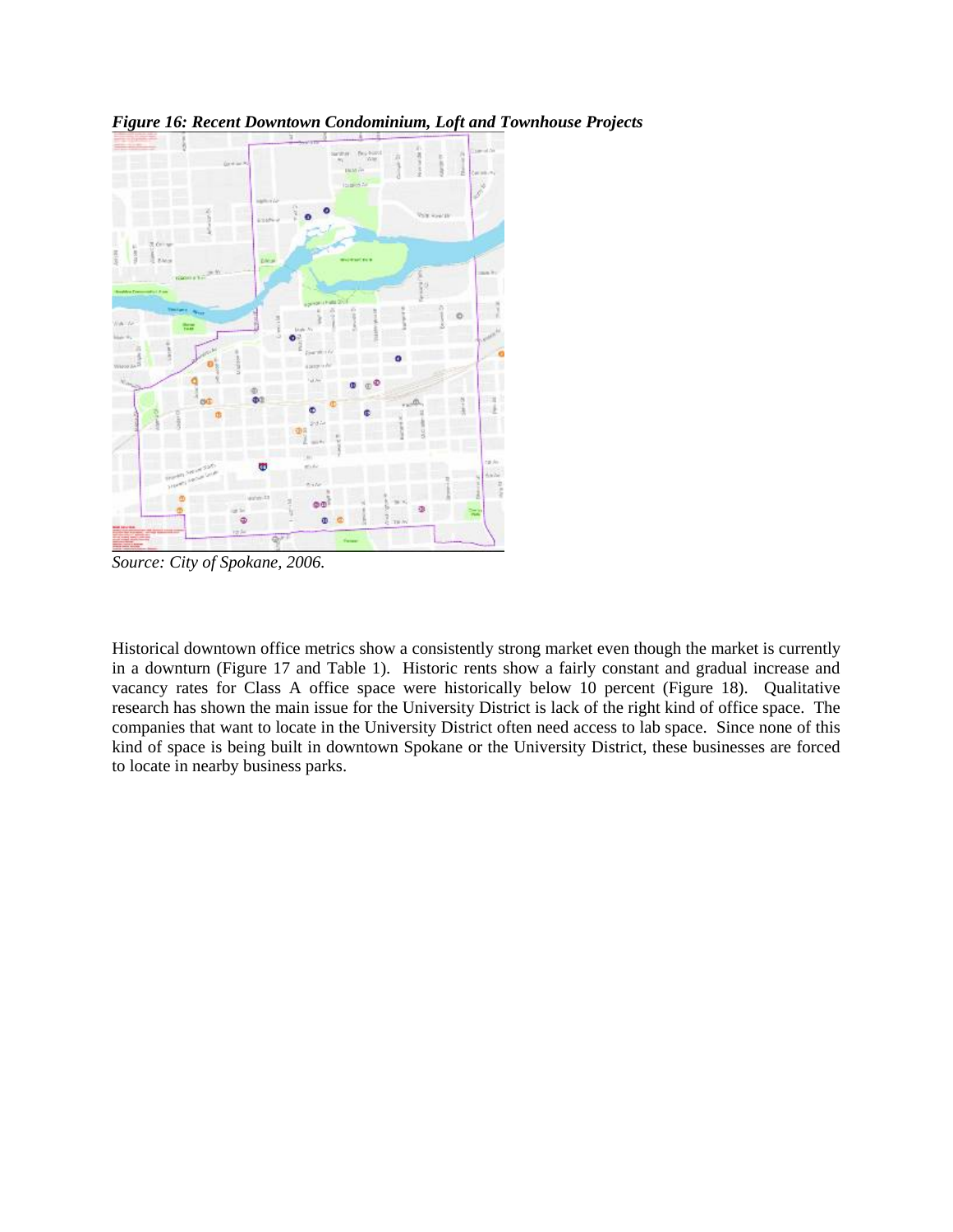



*Source: The Real Estate Report, Real Estate Research Committee, Dec 2006* 

## *Figure 18: Historical Downtown Office Rents*



*Source: The Real Estate Report, Real Estate Research Committee, Dec 2006* 

## *Table 1: Current Rental and Vacancy Rates*

|                                                   |                            | Class A   Class B   Class C |  |  |  |  |
|---------------------------------------------------|----------------------------|-----------------------------|--|--|--|--|
| Average Rental Rate   \$19.88   \$15.58   \$11.83 |                            |                             |  |  |  |  |
| <b>Vacancy Rate</b>                               | $ 11.52\% 16.06\% 9.44\% $ |                             |  |  |  |  |

*Source: The Real Estate Report, Real Estate Research Committee, Dec 2006*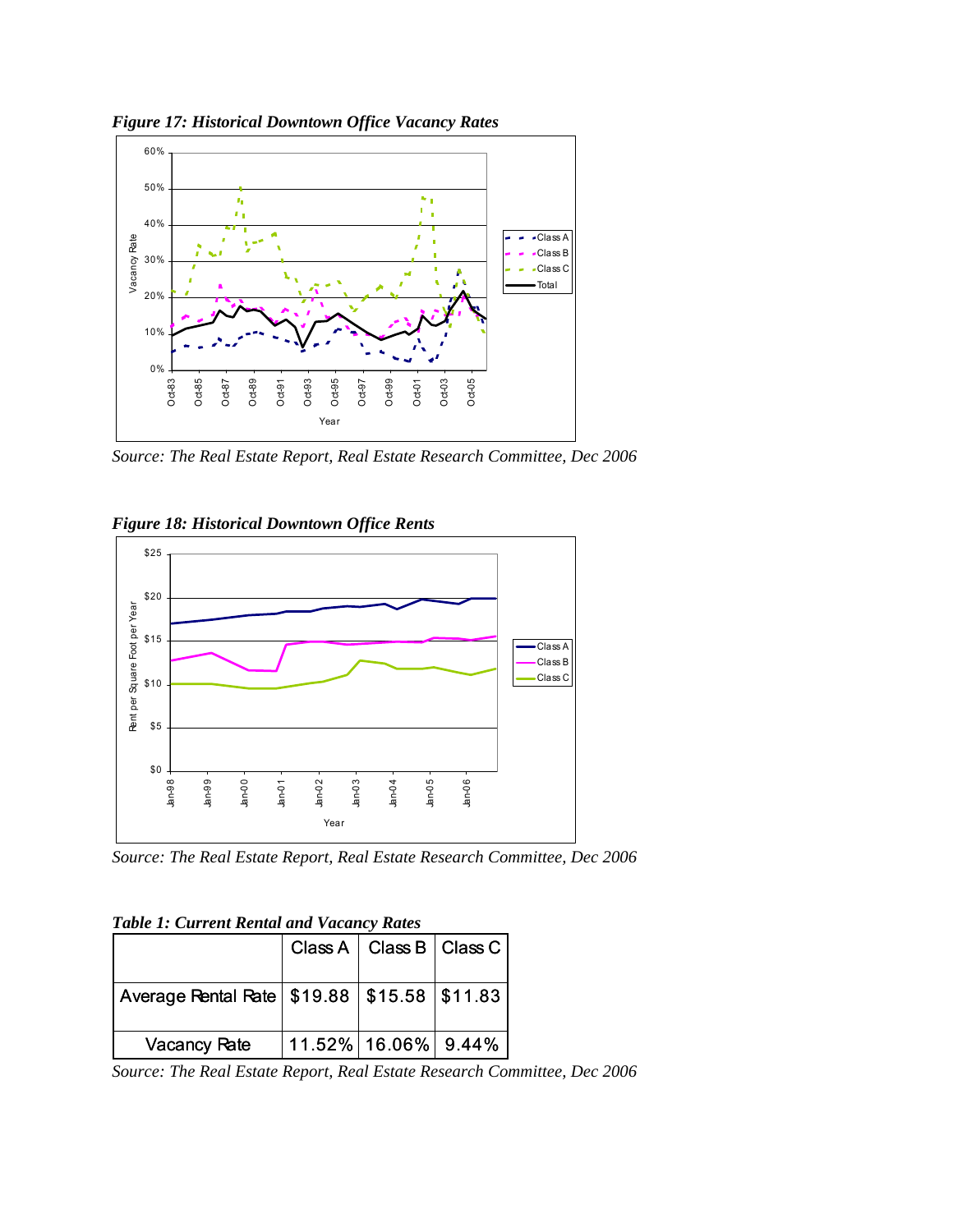# **Projected Demand**

## **Employment**

Employment growth in Spokane is projected to continue to increase between now and 2030. By 2030, 77473 new jobs are projected in the Spokane economy. This amount to a 22.9 percent overall projected growth. Within the economy, the service sector is projected to comprise 37 percent of all jobs, for a total of 124,745 jobs. Job growth will support between two and three million additional square feet of office space every five years (Figure 19).



*Figure 19: Projected Service Sector Demand for New Office Space* 

*Source: Strategic Economics, 2006; Woods and Poole, 2005.* 

## Housing

Over the next 20 years, it is expected that the population of Spokane County will increase faster than the population of Spokane. The Washington State Office of Financial Management developed population projections Strategic Economics developed several three projections based on the OFM county projections. Using different assumptions about growth rate and the proportional share of county population, high, medium and low growth scenarios were developed. The City of Spokane is expected to have between 230,000 and 280,000 thousand people by 2025 (Figure 20). This represents an increase of approximately 20,000 and 60,000 people from 2006.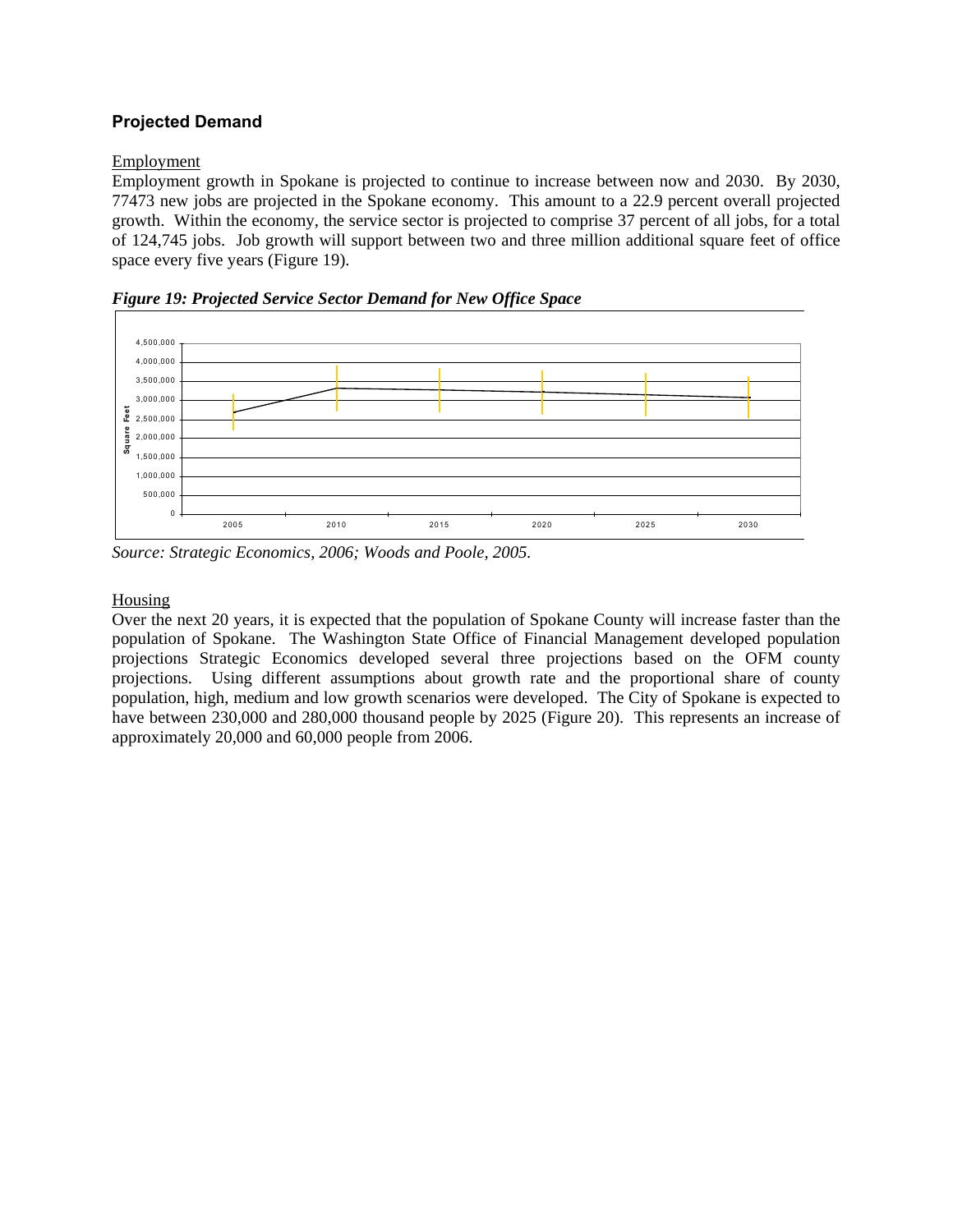

*Figure 20: Historical Population and 2025 Projections*

*Source: Strategic Economics; 2000 US Census; Claritas, 2006; Office of Financial Management, 2006.* 

Using the city population projections, Strategic Economics estimated for each scenario how many additional households would be likely to locate in downtown Spokane. Strategic Economics estimated that approximately 50 to 75 percent of all target households<sup>[2](#page-18-0)</sup> would choose to locate in dense housing types in downtown Spokane if the product was available. Strategic Economics estimated that there is demand for between 200 and 450 units per year in the downtown (Figure 21). This figure is in line with estimates developed by Zimmerman/Volk Associates in a 2003 market study. This study estimated a demand for approximately 300 units per year in downtown Spokane.



*Figure 21: Projected Downtown Housing Demand* 

*Source: Strategic Economics; 2000 US Census; Claritas, 2006; Office of Financial Management, 2006.* 

<span id="page-18-0"></span> $2$  Target households include singles, non-family households and family households above age 65. These households have shown a preference for locating in dense, urban areas.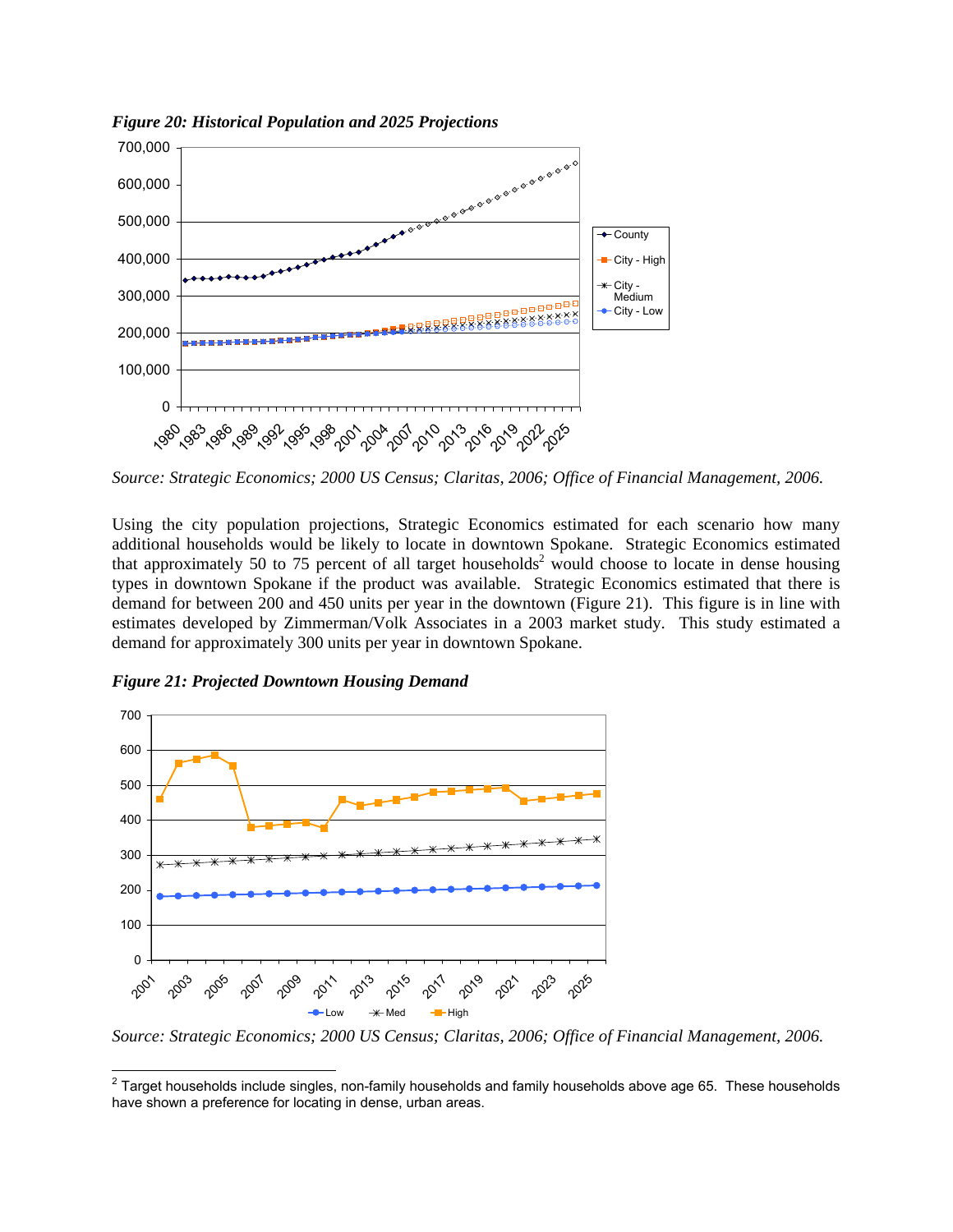One factor mitigating the demand for housing in downtown Spokane is the affordability of the units being constructed. Figure 22 shows affordable home prices by income. The lower range of the market for units in the downtown is approximately \$150,000. In order to be able to afford a home of that price, a household or person would need to make approximately \$50,000. Table 2 shows that approximately 30 percent of the population of Spokane can afford a home at this price. Target households make up approximately 25 percent of all households. However, at the midrange of the market, between \$300,000 and \$500,000 only 10 percent of the population can afford these units. In order for Spokane to realize between 200 and 450 units per year, they must be in a price range affordable to Spokane target households.



*Figure 22. Affordable Home Price by Income* 

*Source: Strategic Economics; 2000 US Census; Claritas, 2006; Office of Financial Management, 2006.*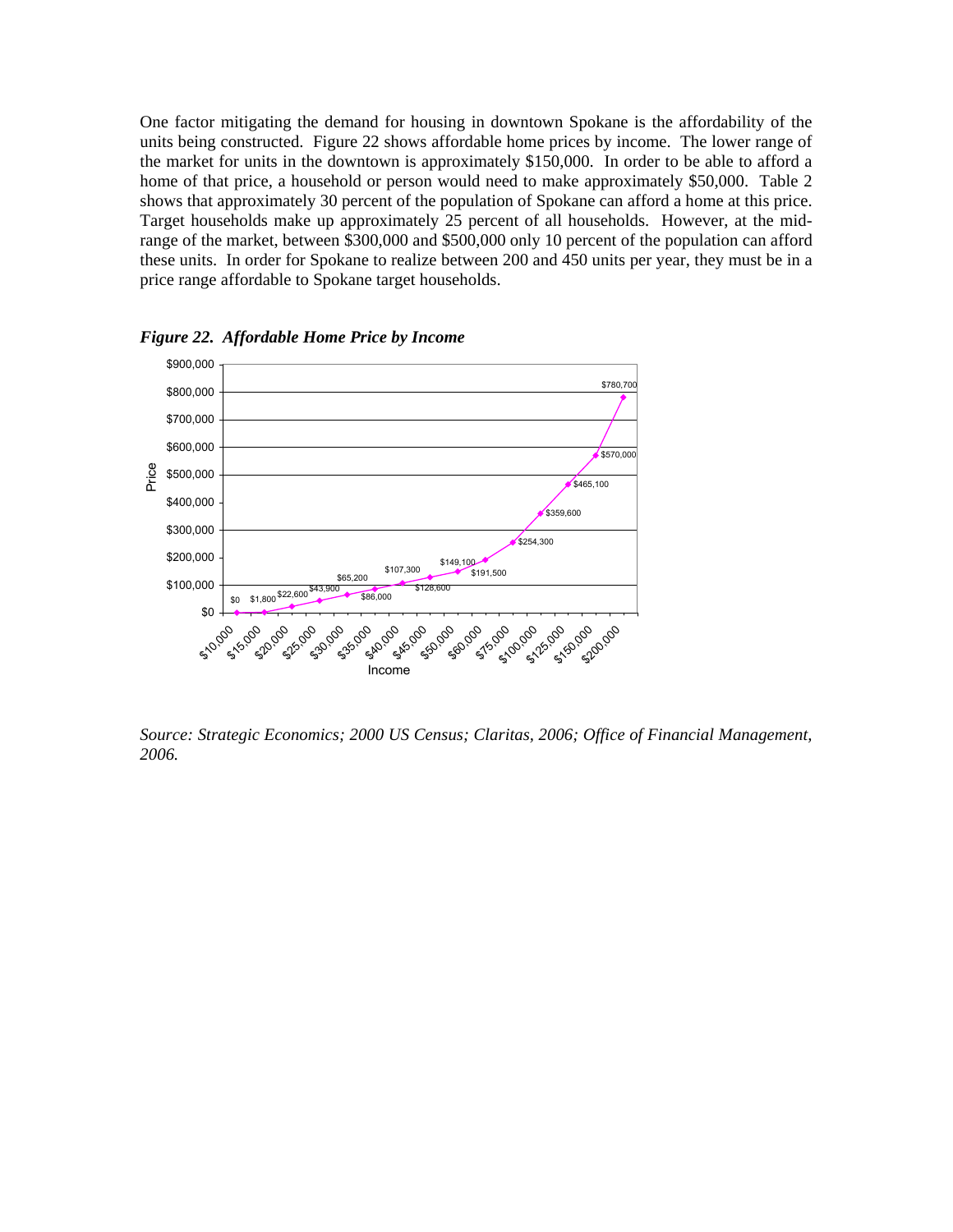|                            | <b>Target Home Price</b> |           | <b>Target Rent</b> |         |                      |
|----------------------------|--------------------------|-----------|--------------------|---------|----------------------|
|                            |                          |           |                    |         | % Able to            |
|                            |                          |           |                    |         | <b>Afford Target</b> |
| <b>Income Distribution</b> | Low                      | High      | Low                | High    | Price                |
| Less than \$10,000         | \$0                      | \$0       | \$0                | \$150   | 100.00%              |
| \$10,000 to \$14,999       | \$0                      | \$1,800   | \$150              | \$275   | 87.29%               |
| \$15,000 to \$19,999       | \$1,800                  | \$22,600  | \$275              | \$400   | 78.64%               |
| \$20,000 to \$24,999       | \$22,600                 | \$43,900  | \$400              | \$525   | 70.24%               |
| \$25,000 to \$29,999       | \$43,900                 | \$65,200  | \$525              | \$650   | 62.30%               |
| \$30,000 to \$34,999       | \$65,200                 | \$86,000  | \$650              | \$775   | 54.24%               |
| \$35,000 to \$39,999       | \$86,000                 | \$107.300 | \$775              | \$900   | 46.41%               |
| \$40,000 to \$44,999       | \$107,300                | \$128,600 | \$900              | \$1,025 | 39.86%               |
| \$45,000 to \$49,999       | \$128,700                | \$149,100 | \$1,025            | \$1,150 | 34.29%               |
| \$50,000 to \$59,999       | \$149,100                | \$191,500 | \$1,150            | \$1,400 | 29.79%               |
| \$60,000 to \$74,999       | \$191,500                | \$254,300 | \$1,400            | \$1,775 | 21.33%               |
| \$75,000 to \$99,999       | \$254,300                | \$359,600 | \$1,775            | \$2,400 | 13.08%               |
| \$100,000 to \$124,999     | \$359,500                | \$465,100 | \$2,400            | \$3,025 | 6.46%                |
| \$125,000 to \$149,999     | \$465,100                | \$570,000 | \$3,025            | \$3,650 | 3.50%                |
| \$150,000 to \$199,999     | \$570,000                | \$780,700 | \$3,650            | \$4,900 | 2.12%                |
| \$200,000 or more          | \$780,700                | ÷         | \$4,900            | +       | 1.19%                |

Table 2. Affordable Home and Rent Prices by Income

*Source: US Census, 2000; Strategic Economics.*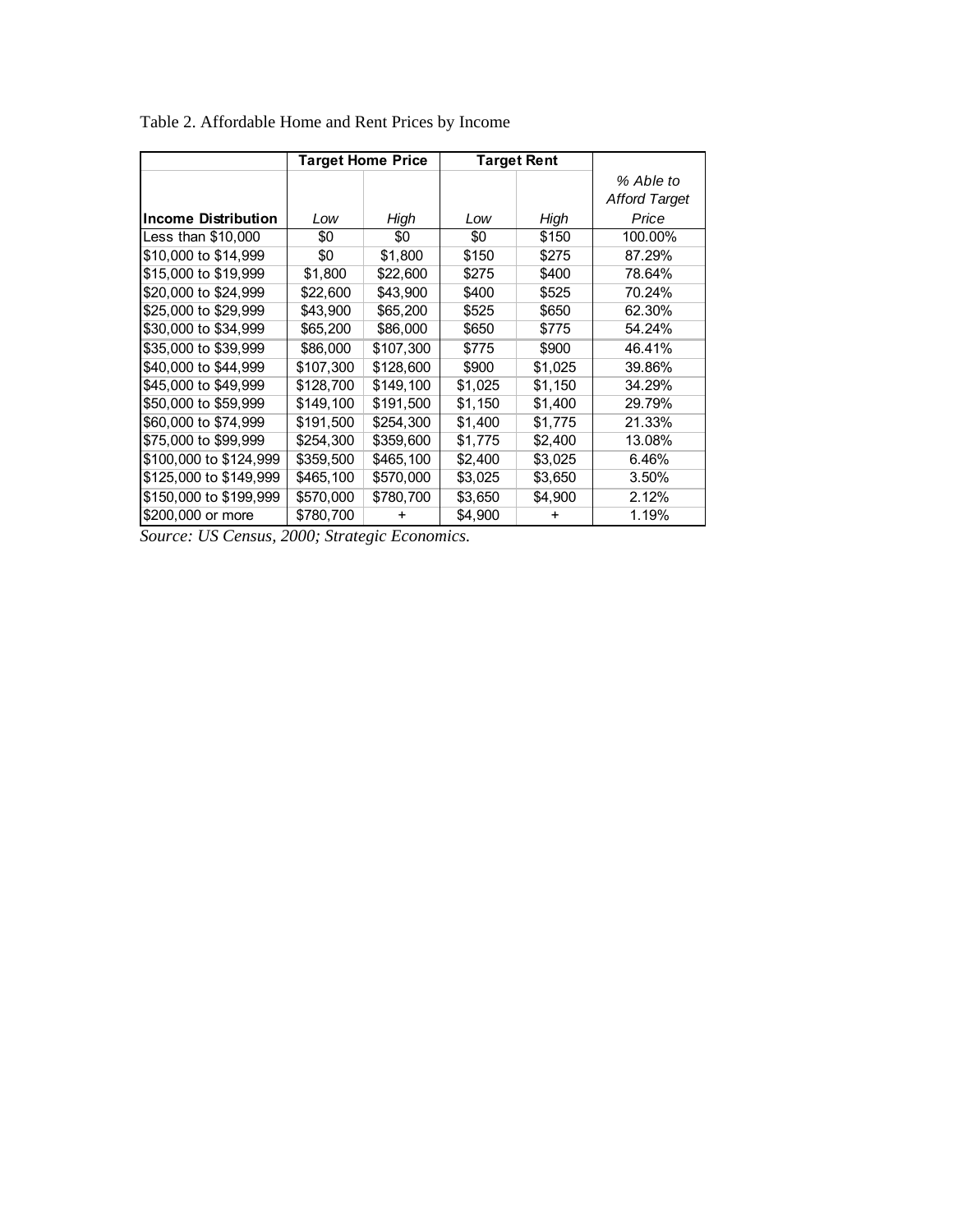# **KEY MARKET FINDINGS**

#### *Market demand is strong, but the development community is uncertain.*

The University District has great potential for both housing development and job growth, but the Developers and property owners don't have a clear vision for what the City wants in that area or of what investments are going to be made.

*The most desirable development location in the area is between Spokane Falls and the railroad tracks.* Major land assembly has been done in this area by WSU. For this land to be available to the private sector, it will require the participation of the university, willing developers and investors, and potentially some changes in state law concerning use of state-owned assets. Given projected enrollment in WSU and EWU over the next 50 years, the land between Spokane Falls Boulevard and the railroad tracks may not be fully used at buildout. However, it is likely that WSU may want to reserve some of the land for changes in enrollment. Remaining land could potentially be used for private sector redevelopment (housing, research and professional partnerships, clinical services, recreation/wellness, dining, retail) , that benefit the city and the universities on the Riverpoint campus. One possible disposition strategy for WSU is to lease the land to commercial developers who would build office space that could be reclaimed for university use at a later date if needed.

#### *Development should capitalize on existing synergies.*

The synergism created by Sirti, WSU, EWU and area hospitals is helping to create successful businesses who want to be located in the University District. There is also a good match between the types of workers employed in the health/biomedical industries and those who have a demand for housing downtown. The health and biomedical industries draw primarily on a young, educated workforce. This same demographic has a preference for downtown living. These businesses find it easier to recruit workers who want to live close to their jobs. These businesses also have an easier time recruiting interns from nearby Universities.

#### *The proposed infrastructure investments don't fully leverage development.*

The street network proposed for the Riverpoint Campus as well as the Riverside extension doesn't fully maximize the potential to draw market momentum from downtown into the University District. The lack of a grid sub-optimizes the amount of development that can be accommodated in this area by creating incremental development parcels where the individual buildings are emphasized more than the overall street. Good urban design is the key to maximizing value in this area. Strategic Economics' research has found that good placemaking can add between 10 and 20 percent to the value of development.

As currently planned, the Riverside extension would widen the gap already created by the railroad tracks and possible future light rail right of way. If the area south of the railroad tracks is to capitalize off future growth in the University District and be integrated into the University District then this barrier needs to be made as small and permeable as possible. The best way to minimize the impact on development of barriers like railroad tracks is to envelop them in the urban fabric. In downtown Spokane, high-quality projects have recently been built that are adjacent to the railroad tracks.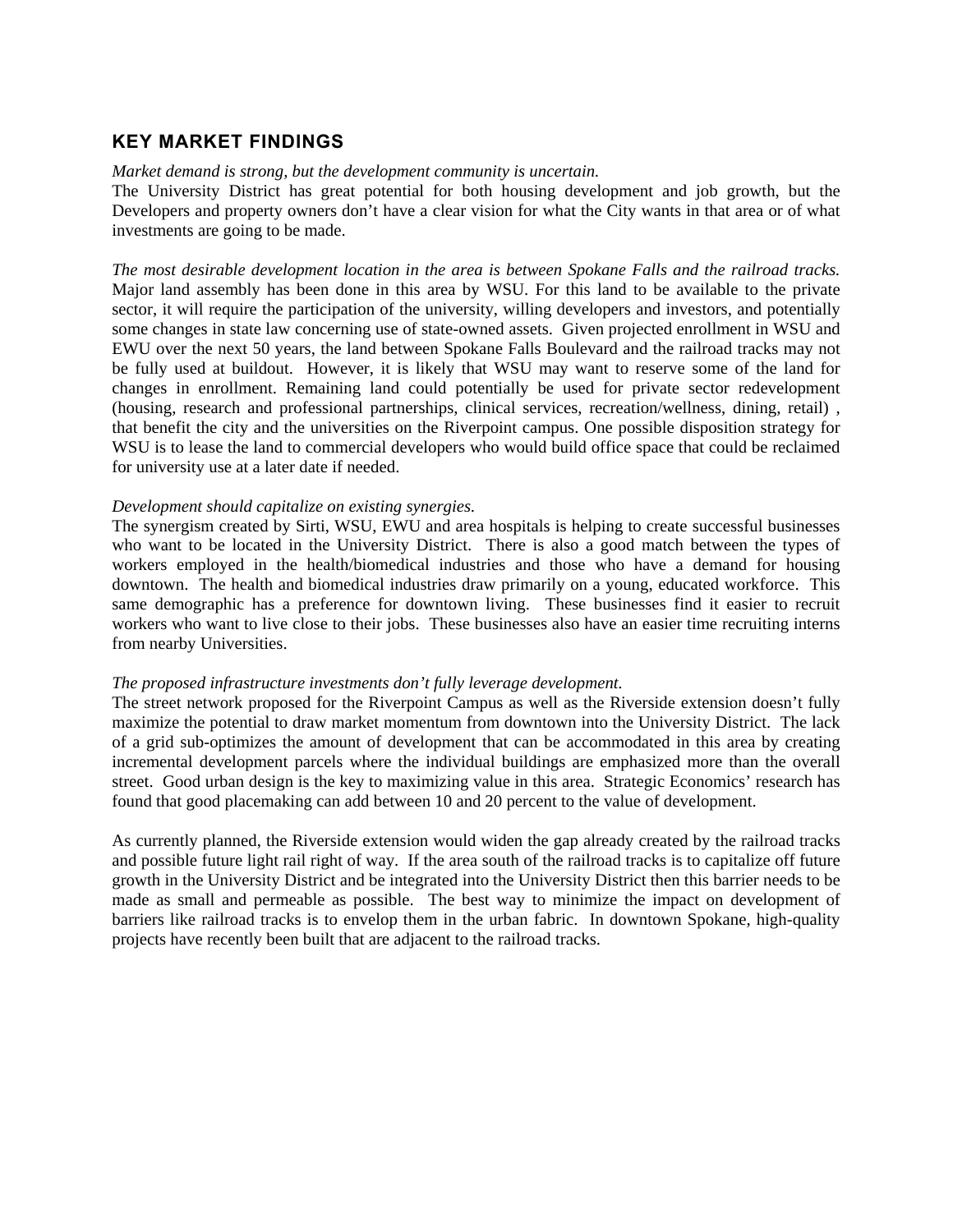*Figure 23: University District Master Plan*



*Source: City of Spokane* 

# **Next Steps in Planning for the University District**

If the City wants to maximize development in the University District their next step should be to create a plan for the University District that clearly delineates blocks and streets, defined major land uses, and specifies what public investments will be made for streets, streetscape and other public amenities. The plan would accomplish the following:

#### *Provide certainty for the market and establish a street network that allows for incremental development.*

The best way to spur growth and economic development in the University District is to provide certainty for the market. Establish a detailed plan for the University District so developers, business owners and residents have a clear idea of what investments the City will be making in the future and what kinds of development are appropriate for this area.

Incremental development should be made possible by continuing the street grid both between Spokane Falls Boulevard and the railroad tracks and between the railroad tracks and Sprague Ave. Continuing the pattern will allow for orderly incremental development. Planning out the street grid will also help to reduce the number of undevelopable or oddly shaped parcels created in this area. Minimizing the barrier of the railroad tracks is also a key step to development south of the railroad tracks.

## *Ensure ongoing synergy between jobs and housing*.

Preventing the dissipation of jobs and housing out of the University District meets the economic development goals of the City. By encouraging and investing in plans and implementation strategies that result in residential and office development in the University District, the City can enhance the existing synergy.